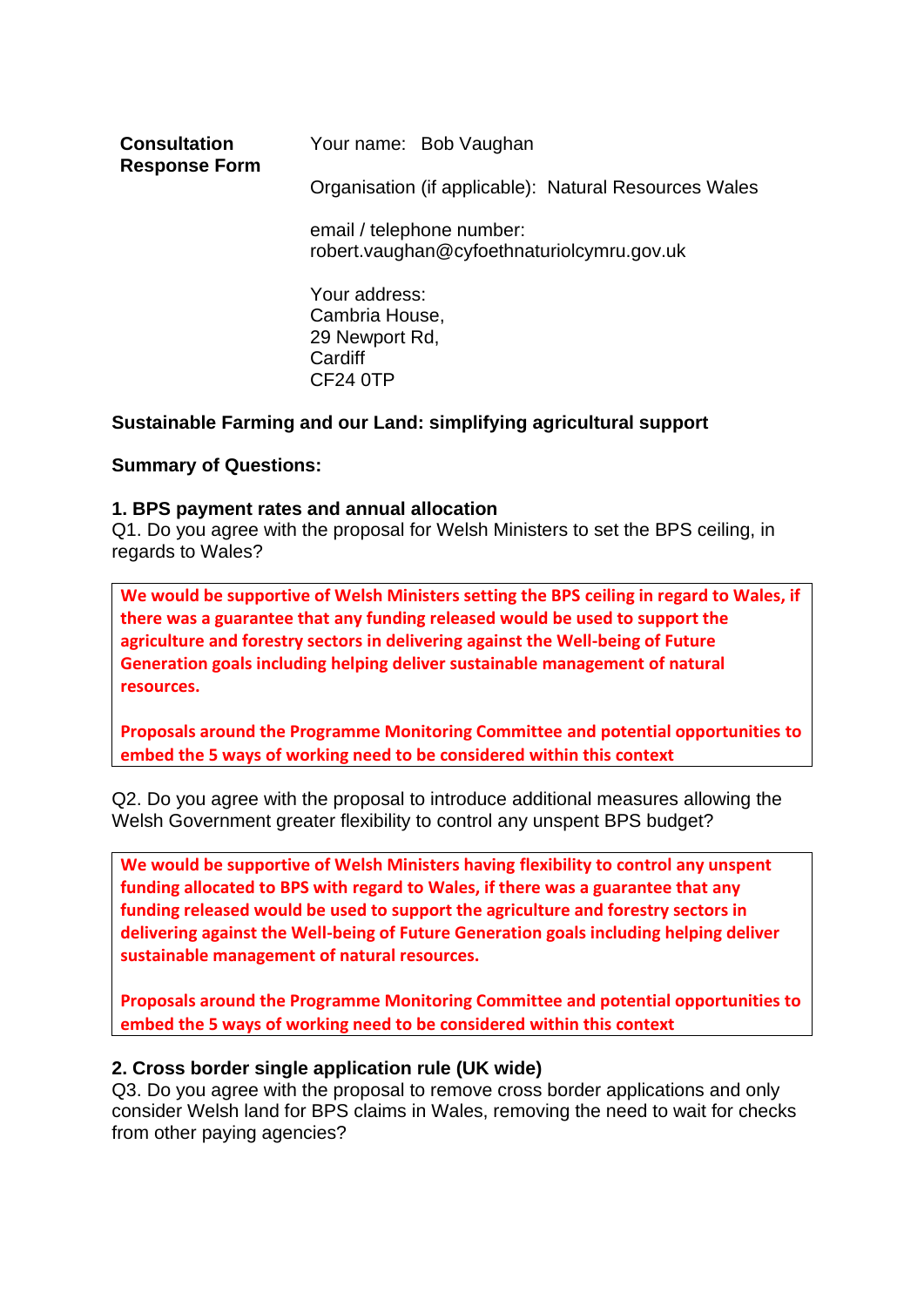**We would be supportive of the proposed approach for cross border proposals, however consideration has to be given to the opportunities (such as simplifying the inspection process) and potential risks which would be associated with such changes that may require mitigation.**

**The minimum size rule requiring 5 eligible hectares could result in small areas of land in Wales being ineligible for payment. Due to this ineligibility land at the border may not be subject to cross compliance requirements which could have significant impacts where the border is a river.**

Q4. Do you agree with the proposal for minimum claim size to remain unchanged and not to make any provision for farmers who currently rely on land in another part of the UK to achieve the minimum claim size area of 5 eligible hectares?

**The minimum size rule requiring 5 eligible hectares could result in small areas of land in Wales being ineligible for payment. Due to this ineligibility, land at the border may not be subject to cross compliance requirements which could have significant impacts where the border is a river. However, under an acre- based approach, a reduction in minimum farm size will increase the risk of substantial administrative resources to deliver large numbers of small payments, in turn providing only limited benefits in terms of income support.** 

**Mitigation against these risk needs to be a consideration in the decision around whether minimum claim size remains unchanged.**

**We consider that the definition of "active farmer" could be more important to gain clarity over the application of cross compliance than the establishment of a hectare limit on the minimum claim size area. This definition would need to be able to be implemented and enforced appropriately. With a numerical limit there may be ways in which the land is divided up/described allowing the rules to be transgressed.**

## **3. Greening**

Q5. Do you agree with the proposal to maintain greening practices through cross compliance?

**Yes. We agree with the proposals to retain the environmental benefits through cross compliance;** 

**Transferring Greening practises to Cross-compliance will simplify the system and strengthen the ability to enforce these measures, as penalties under cross-compliance could be much higher than at present under Greening.**

**Crop Diversification is discussed in response to Q.6.**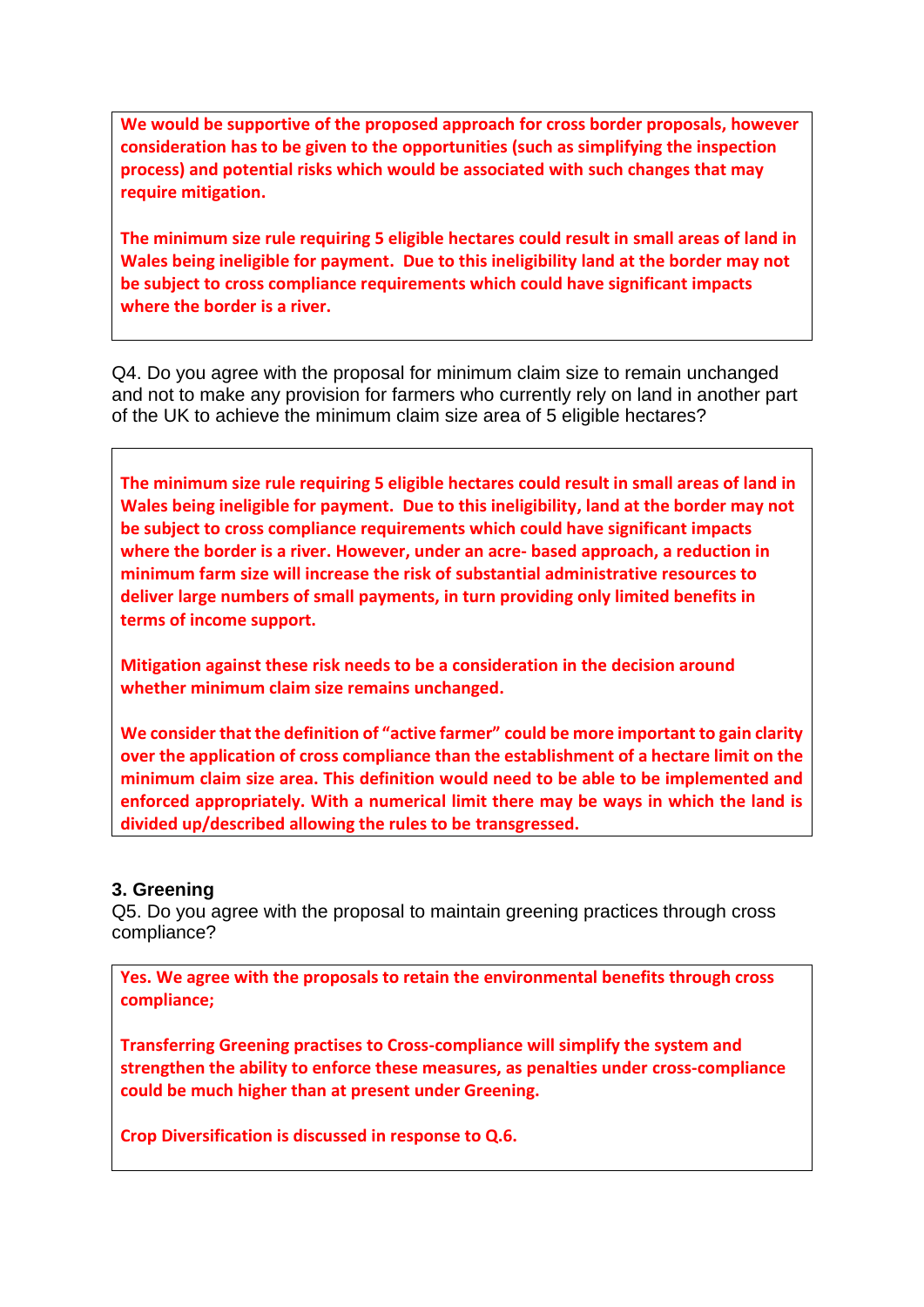**Ecological Focus Areas have provided environmental benefits, even though over a very limited area of land. It would be a backward step to remove this requirement without providing alternative regulations. These practises should be retained through Cross-Compliance.**

**Environmentally Sensitive Permanent Grassland (ESPG) currently provides an additional incentive for landowners to abide by SSSI legislation. However, as SSSI legislation is already included within Cross-Compliance Regulations, ESPG is providing a second, and potentially unnecessary, mechanism. The presence of ESPG information on the annual SAF return, does act as a yearly reminder to landowners over their obligations on SSSI land. This benefit could be retained if all SSSI land (instead of ESPG land) was labelled on the SAF form. If the SSSI information replaced the ESPG data there would be a reduction in administrative burden from maintaining the ESPG system.**

Q6. Do you agree with the proposal to remove the Crop Diversification rule from the Greening requirements?

**Yes, we agree with the proposal to remove the Crop Diversification rule from the Greening requirement.** 

**Published research across Europe shows that the environmental impacts of Crop Diversification are limited and that its contribution to enhancing the provision of public goods to the society is small (e.g. Solazzo et al., 2015; Gocht et al., 2016). This is particularly the case in Wales where Crop Diversification is required over a very low proportion of farmland. Removing the Diversification rule will allow farmers more flexibility with crop types to respond to weather and local conditions. This may help to facilitate the compliance and enforcement of the NVZ regulations.** 

**However, the concept of crop diversification to enhance farm resilience is sound and should perhaps be promoted by knowledge transfer mechanisms rather than regulation. Opportunities for growing a range of crops for the benefit of bees (nectar/pollen), birds (seed crops), cover crops to reduce soil erosion etc, need to be promoted.**

## **4. Young Farmer Scheme**

Q7. Do you believe we should close the Young Farmers Scheme to new applications from 2021?

**The need for a resilient Wales as part of the Well-being of future generations means that it is essential to help support and encourage young farmers into agricultural businesses. It is unclear whether the top up on basic payment is the small incentive that tips the balance which results in implementation of succession/transition in business ownership.**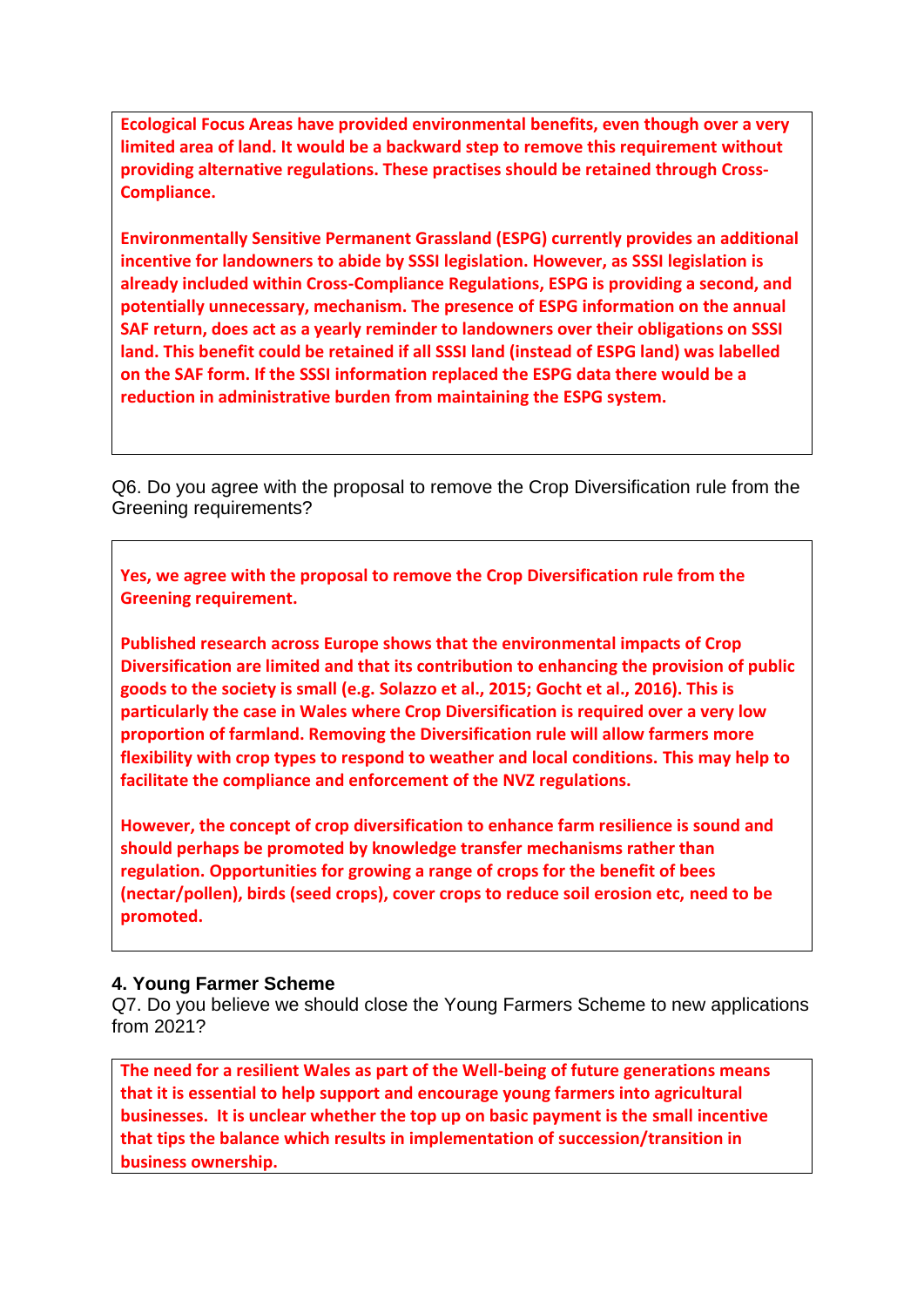**Younger people tend to be more innovative, with those within existing businesses well placed to assist with the re-adjustments likely to be necessary in the near future, provided they receive the right kind of support. In addition, significant barriers remain to be overcome before a young entrant can establish a successful agricultural enterprise. An emphasis on income support will result in an uneven trajectory of development. Some farmers may choose to use such payments in order to improve their competitive position through adopting sustainable practices. At the same time, other farmers may opt to use income support in order to underpin existing practice, regardless of whether such management is sustainable in the longer term.**

Q8. Other than the option to close the Young Farmers Scheme to new applications from 2021, are there further options which could be considered?

**The advantage of providing support in the form of skills improvements, mentoring, capital grants and co-operative ventures is that these kinds of mechanisms are more likely to result in the kinds of innovative businesses now required.** 

**NRW believes that the provision of training, advice and financial support to young farmers must be underpinned by a reciprocal commitment to sustainable land management practice. In many cases, the most vulnerable time from a management of natural resource perspective is when a change of business ownership takes place and completely new management practices are adopted.**

## **5. Late supporting documentation rules for BPS**

Q9. Do you agree with the proposal to extend the BPS supporting document submission date to 31 December?

**We do not agree with the proposal to extend the BPS supporting documentation submission date to 31 December.** 

**The BPS supporting documentation plays a role in checks for cross compliance. Potential delays in the submission of supporting documentation will have implications for cross compliance inspections and enforcement of the regulations. A deadline of 31 December has the potential to make it impossible to deliver this role during a scheme year as key information may not be available for inspection.**

Q10. Do you agree with the proposal to keep the SAF deadline and late claim penalties unchanged?

**We agree with the proposal to keep the application deadline unchanged. However, we do not have any comment on whether late claim penalties should remain the same.**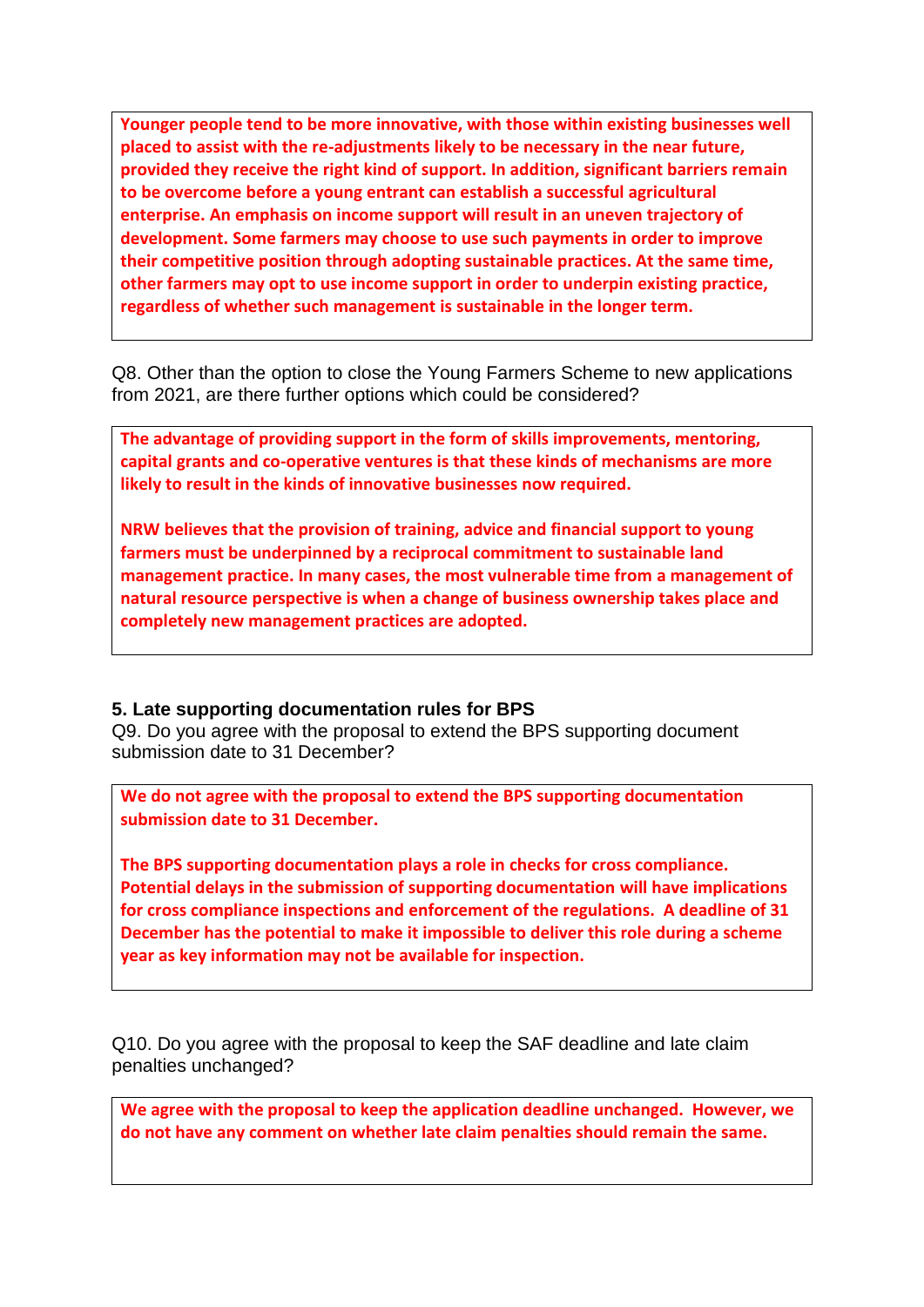## **6. National Reserve**

Q11. Do you agree with expanding the national reserve categories to include additional land acquired?

**We agree with expanding the national reserve categories to include additional land acquired as this will result in all land associated with a business in Wales being subject to cross compliance.**

Q12. Are there any other categories or proposals which you believe should be taken into consideration for National Reserve?

# **7. Inspection Rates**

Q13. Do you agree with this proposed reduction in BPS inspection rates?

**NRW recognises that consistently applied regulation by NRW and other organisations assessing compliance with standards underpins sustainable management of natural resources. However, NRW's Regulatory Principles dictate a proportionate approach to enforcement and a risk-based approach to compliance monitoring. The current inspection regime and rates associated with the Basic Payment Scheme does not necessary deliver against NRW regulatory principles. This is partly due to the breadth of the other policy areas driving selection and the randomised component of selection meaning that a risked based approach for our competency is diluted.** 

**If the current content and coverage of Cross Compliance is to remain the same (e.g. it is not inclusive of the draft water regulations) then to facilitate delivery against outcomes, it would be more advantageous for NRW to take a more targeted approach to inspections by reducing inspection rates for Basic payment.**

# **8. Over-declaration of land**

Q14. Do you agree with the proposal to remove the "yellow card" restriction?

**NRW supports the proposal to remove the "yellow card". Simplification and ensuring penalties awarded are justified against severity of breach is clearer to the claimants.**

**9. BPS Payment window for un-validated claims**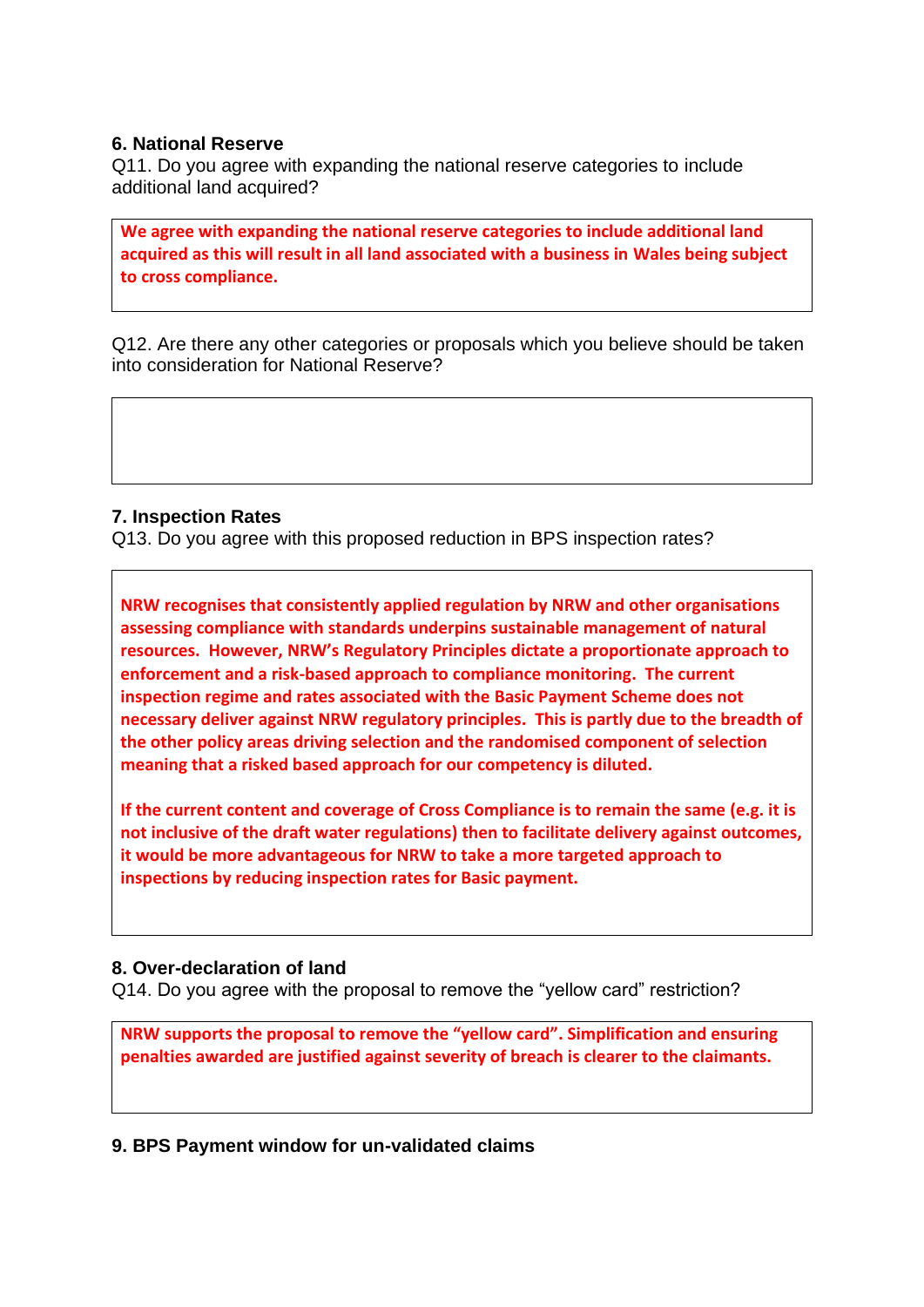Q15. Do you agree with the proposal to introduce an advance and balance payment model and the removal the requirement for claims to be fully validated before an early advance payment?

**NRW supports the proposal to introduce an advance and balance payment model and the removal of the requirement for claims to be fully validated before an early advance payment on the proviso that the claimant history of previous years is compliant. Serial non-compliant claimants should not benefit from this proposal.**

## **10. Active Farmer requirement**

Q16. Do you agree with the proposal to remove the active farmer negative list requirement and retain the minimum levels of 'agricultural activity'?

**NRW supports the proposal to remove the active farmer negative list requirements and retain the minimum levels of agricultural activity.** 

**NRW recommends that any definition of active farmer (together with the associated requirements for a minimum level of agricultural activity) should not preclude agrienvironment participants and the holders of SSSI management agreements from continuing to claim under Basic Payment Scheme. For instance, where management may result in livestock levels falling below the minimum level of agricultural activity.**

## **11. Hemp**

Q17. Do you agree with the proposal to remove land used for the cultivation & production of hemp from the list of eligible crop codes and no longer be eligible for BPS?

**A licence from the Home Office is required to grow hemp in Wales. Hemp crops can provide sustainable fibre and cannabidiol oil (CBD oil). There is a growing and lucrative market for CBD oil from which Welsh farmers are currently excluded. The restricted status of hemp means that it can only be grown to harvest the seeds and stalks. Any flowers must be immediately destroyed and disposed of. These rules prevent hemp produced in the UK from being used in CBD products and limit the value of the crop. Instead of removing hemp from the list of eligible crops, there should be a review of the licencing conditions.**

# **Domestic Rural Development Proposals;**

## **1. Mission, objectives and priorities**

Q18. Do you agree with replacing the European Union mission, objectives and priorities for rural development support with Welsh specific definitions for rural development?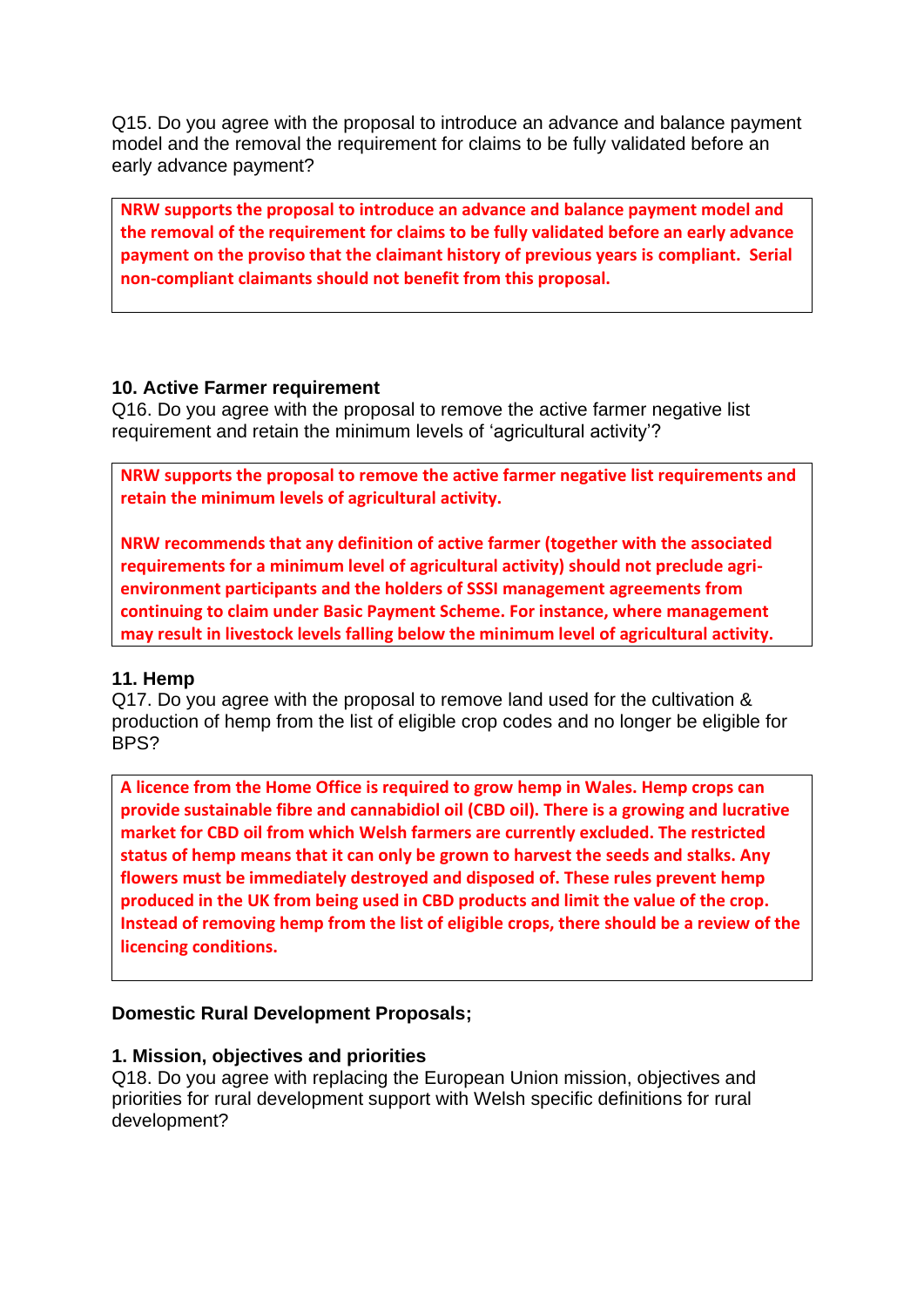**We are pleased to see that Welsh Government remain committed to applying the four EU Environmental principles to help maintain environmental standards and inform the development of policy and legislation in Wales. The EU environmental principles currently apply to all administrations in the UK equally and are the legal framework for the development of policy and legislation by UK Government and the Welsh Government. Without a shared approach to a common overarching objective and environmental principles, the stated aim of a commitment to non-regression and enhancing environmental standards is likely to be more difficult to achieve.** 

**The principles of Sustainable Management of Natural Resources are based on the Ecosystem Approach which is internationally recognised best practice. Support for rural development should contribute to the sustainable management of natural resources as set out in the Environment (Wales) Act (2016). However, limiting the Welsh specific definition of Rural Development definition in terms of the objectives of Sustainable Management of Natural Resources has implications for meeting the other Well-being Goals which are as fundamental, not only in delivery for future Generations, but also for delivering resilient ecosystems. Therefore, NRW believe that a Welsh specific definition should be broadened from the current proposed definition to be able to incorporate actions and measures to integrate delivery across the seven Well-being Goals with the Sustainable Management of Natural Resources central and embedded in all delivery.**

**The National Development Framework (NDF) reflects the Welsh Government's infrastructure priorities, including potentially green infrastructure priorities. These will improve the resilience of ecosystems as well as grey infrastructure and provide a framework for their strategic location and development. However, the effective delivery of certain forms of infrastructure, for example strategic green infrastructure which deliver nature-based solutions to environmental risks, may be better delivered through the Welsh Government's Rural Development Funding. In particular, if Welsh Government aspirations for climate change mitigation and increased woodland creation are to be achieved, it is essential that the NDF and the proposals in this consultation work together to protect existing woodland and increase woodland cover.** 

**The consultation document does not explore the strategic aspects of the rural development plan delivery. The current European process requires ex-ante evaluations and development of a strategic plan. The current plan was set 2014 until 2020 and does not necessary place emphasis on the priorities set by Welsh Government when it declared the Climate Emergency. The need to develop a Wales specific Agricultural Bill and sustainable farming schemes means that there is likely to be a significant period of transition to future policies (compared to current Common Agricultural Policy and Rural Development Plan cycles). Therefore, a strategic action plan needs to be considered.**

**Although the consultation explores the helpful linkages between the Rural Development and the statutory framework put in place by the Environment (Wales) Act 2016. It does not consider the integration of the rural development plan and the Sustainable Management of Natural Resources delivery framework. Specifically, the Natural Resources Policy, the Area Statements and SoNaRR, are designed to operate in a close feedback loop that enables environmental policy in Wales to respond adaptively**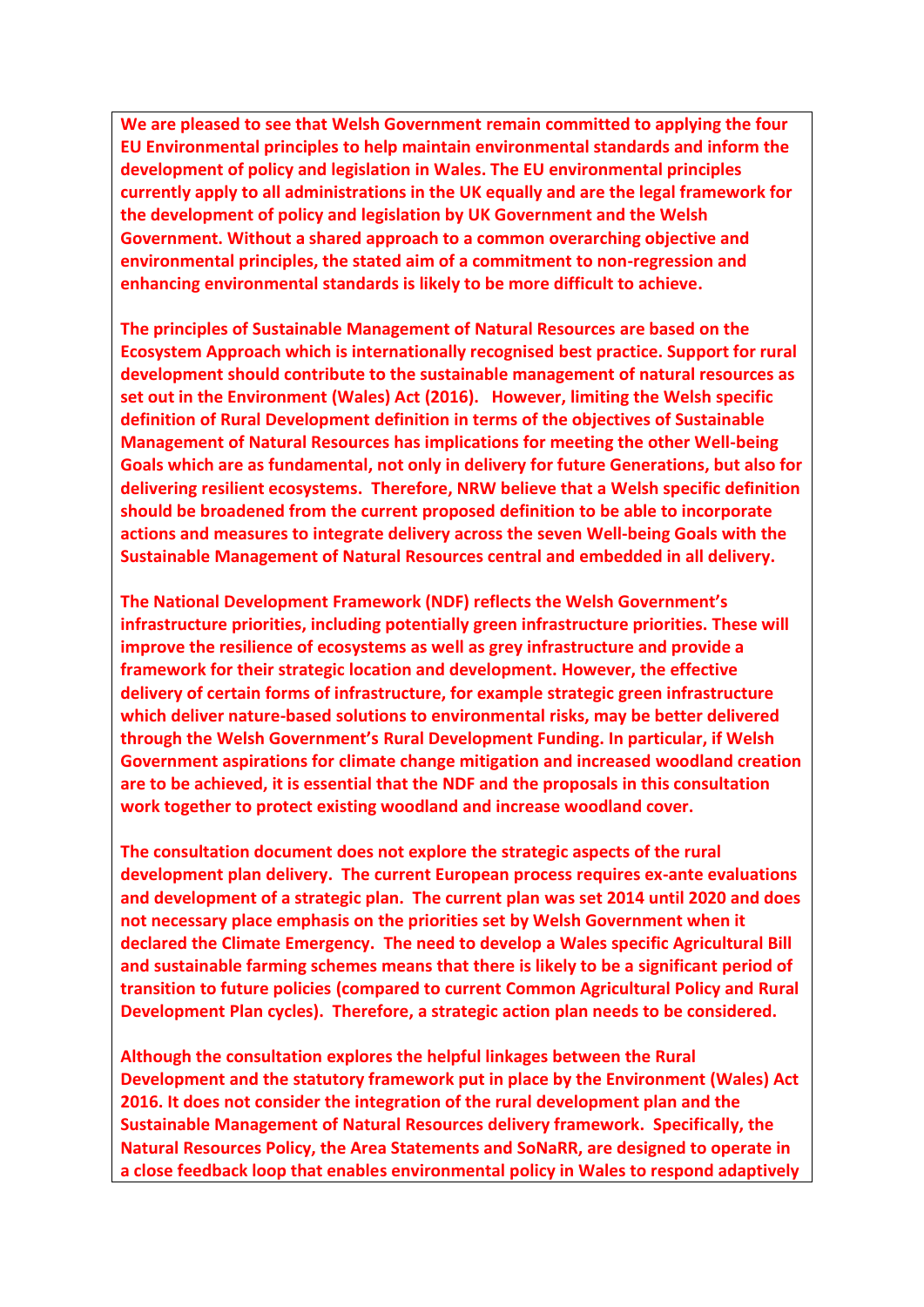**to new and emerging drivers, as well as tune the enhanced delivery of environmental outcomes over successive years. Ensuring that strategic priorities are planned and that funding during the policy transition period and reflects current opportunities and risks identified in the second SoNaRR report would ensure that the schemes continue to remain relevant. This approach would also maximise the direction of travel as we move from EU derived policies to those bespoke to Wales.**

# **2. Measures**

Q19: Do you agree with the proposed amendments of the Measures?

**The current measures stated in the document do not include measure 20 technical assistance. Welsh Government currently uses this measure to support the delivery of woodland creation and restoration. Not including this measure may also limit Welsh Governments flexibility in terms of transitioning to the new Welsh policies**

**NRW supports proposals to include cultural heritage into measures to promote investment in Physical Assets as well as Basic Services and Village Renewal. NRW 's experience of, for example HLF projects in the Designated Landscapes has shown that cultural heritage can provide a catalyst for rural development and investment. Overlooking the Wye (Wye Valley AONB) and Heather and Hillforts (Clwydian Range and Dee Valley AONB) are examples. Adding cultural heritage to these measures also supports our cultural wellbeing goal. The consideration of our mining heritage in cultural heritage could provide real benefit. This could enable safe public access to historic mining sites across Wales. A large proportion of these sites are situated on farmland where NRW are working with farmers to manage some of the risks associated with abandoned mines on their land.**

Q20: Are there any further amendments or simplifications you would like to suggest for any Measure?

# **Yes**

**Inclusion of the Measure 20 - Technical Assistance.**

**Measure 1 : we would welcome the embedding of sustainable practise to support the delivery of sustainable management of natural resources into all knowledge transfer activities particularly around emerging pressures such as ammonia nutrient cycling services, soil management and soil farm data collection.**

**In the Forestry measures adding the cultural value of forests may also increase the recognition, noted in UKFS as well as in the range of historic assets managed on by NRW in the WGWE, of the contribution that forestry makes to Welsh culture. The recognition of the role of woodland management may also be useful.**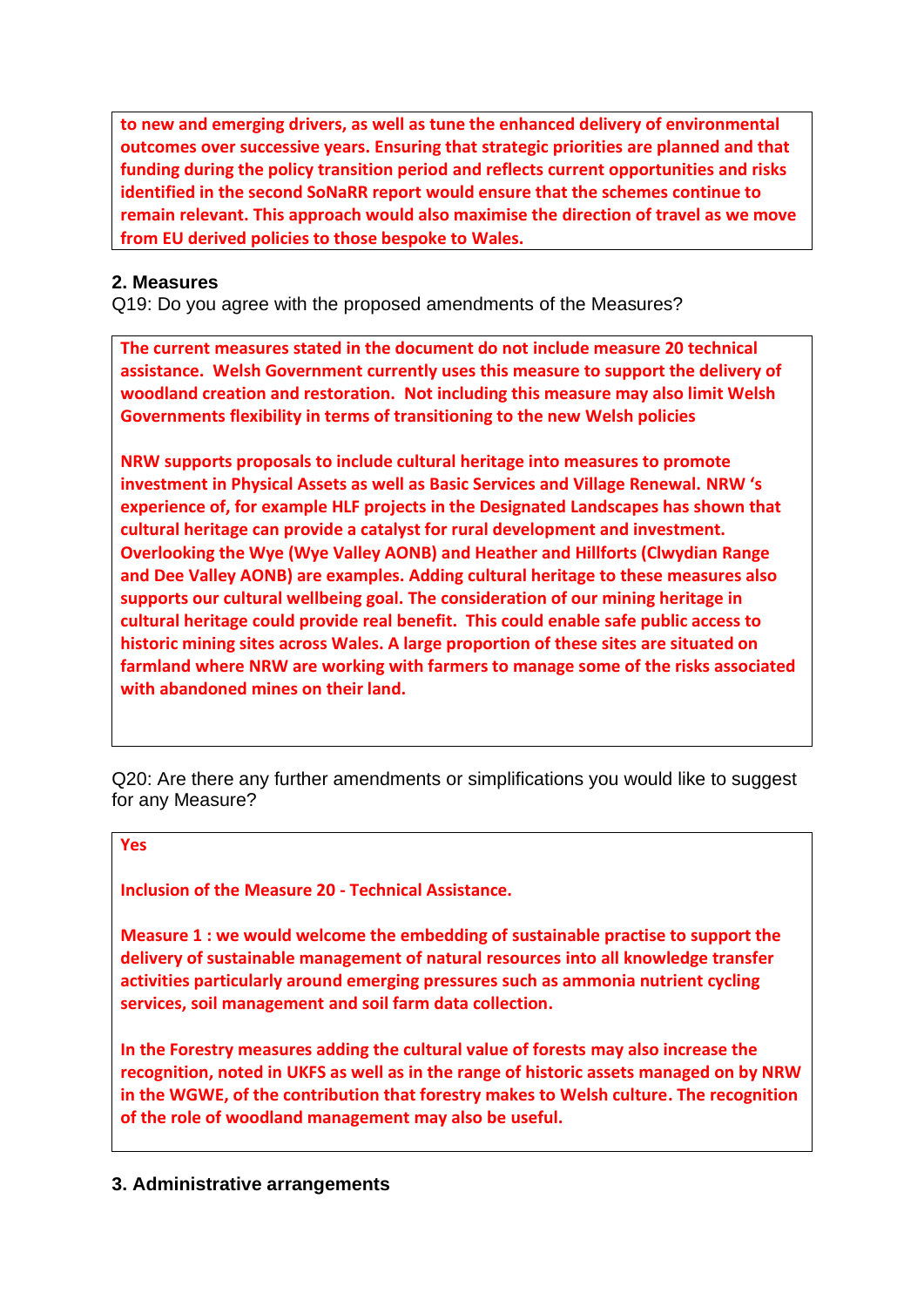Q21. Do you agree with removing detailed regulations setting out requirements for the content and amendment of a future rural development programme?

**The omission of the remaining annexes (EU) 1305/2013 with respect to the Thematic sub-programmes, ex ante conditionality for Rural Development and relevant measures to EU priorities should be dependent on the:**

- **Inclusion of well-being goals and objectives as well as sustainable management of natural resources into the Welsh Specific definition of Rural Development, and**
- **Ensuring that strategic priorities are planned and that funding during the policy transition period reflects current opportunities and risks identified in the second SoNaRR report would ensure that the schemes continue to remain relevant.**

Q22. Do you agree with strengthening the Managing Authority's role?

**It would be prudent to consider that Welsh Government continues to provide an opportunity for strategic oversight and scrutiny which is currently delivered by the Programme Monitoring Committee. This should be brought in-line with the ways of working legislated in the Well-being of Future Generations (2015) and the principles of the Environment (Wales) Act 2016.**

# **4. European networking**

Q23. Do you agree with removing regulatory requirements relating to networking?

**Embedding the Well-being goals and objectives and ways of working as well as sustainable management of natural resources into the Welsh Specific definition of Rural Development and delivery would partly fill the void or removing the regulatory requirements relating to networking.**

# **5. Monitoring & evaluation and reporting**

Q24 Do you agree with integration and enhancement of monitoring and evaluation of support for rural development, using Welsh-specific objectives and indicators?

**Given Wales's global position in implementing sustainability it makes sense to integrate the monitoring, evaluation and reporting of support for rural development with the Welsh Well-being goals and indeed the four aims of SMNR. Additionally, implementation of the scheme should be evaluated against its contribution to the relevant indicators within the suite of Wales' Well-being indicators.**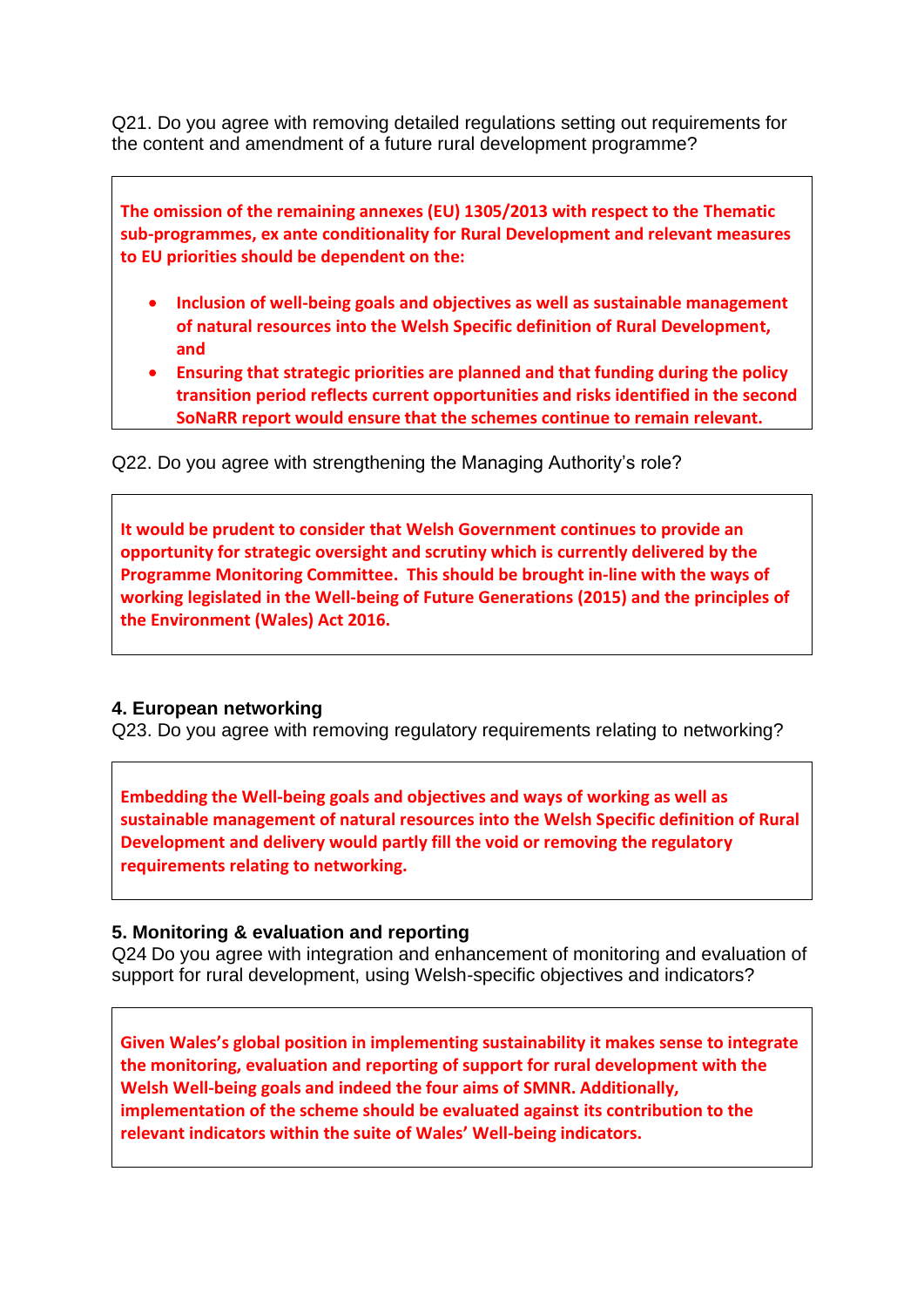**Monitoring, evaluation and reporting has two functions – firstly in assessing implementation of the scheme – uptake, financial etc. But more importantly the evaluation of its success in terms of change including environmental. A holistic monitoring scheme with appropriate evaluation should be developed which includes environmental data already collected for other purposes by public bodies or others combined with targeted environmental monitoring to complete the picture.** 

**Therefore, NRW would agree with the caveat that the Welsh-specific objectives and indicators would need to be able to be mapped onto the UN Sustainable Development Goals (SDGs) in the way outlined in the Wales supplementary report to the UK Voluntary Review of the SDGs, and recognising the close relationship between reducing the environmental impact of production and consumption and our environmental footprint in Wales and beyond, meeting the Wellbeing Goals of delivering a prosperous and globally responsible country.** 

**Our aim is for Wales to use no more than its fair share of global resources in order for our economy to operate within the regenerative capacity of the Earth's ecosystems and make a positive contribution to global wellbeing. This is relevant to the 'A Prosperous Wales' and the 'A Globally responsible Wales' Goals and SDG12.** 



Q25. Do you agree the Welsh Government should report annually on the implementation of its rural development programme?

**NRW would support routine and regular reporting and integrating the reporting of sustainable development in rural areas with the reporting of sustainable development in urban, suburban and coastal areas. The frequency of this reporting should be proportionate, and we hold no view whether it should be annual. In fact, annual report for all parameters is not necessarily appropriate. Changes in the environment are rarely rapid and a frequent reporting regime can raise expectations that change should be apparent between reports.**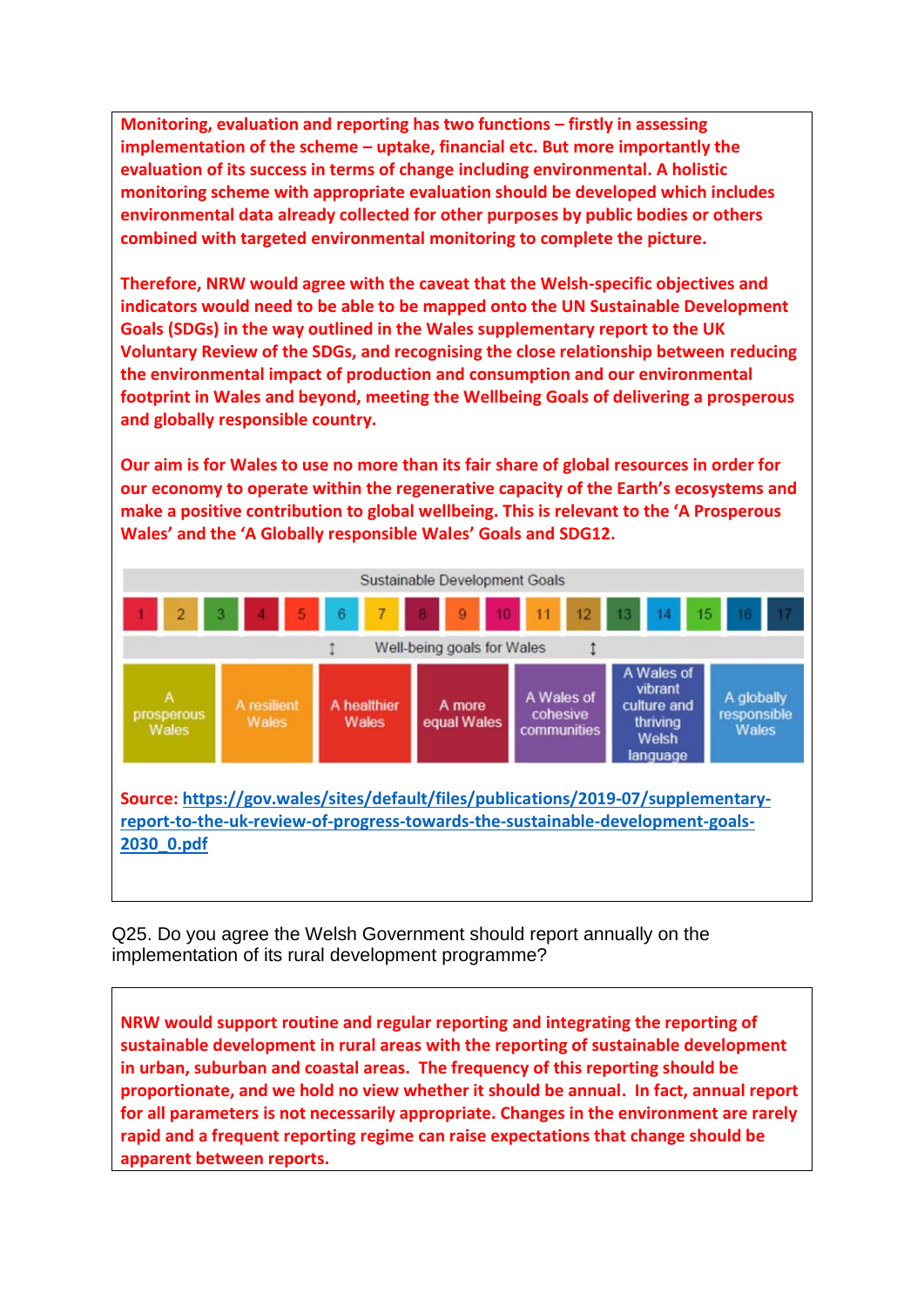# **Additional Questions:**

Q26. We would like to know your views on the effects that the suggested proposals to the Basic Payment Scheme and Domestic Rural Development Scheme would have on the Welsh language, specifically on opportunities for people to use Welsh and on treating the Welsh language no less favourably than English.

What effects do you think there would be? How could positive effects be increased, or negative effects be mitigated?

**Welsh Language Standards (March 2016) need to be applied with consistency across all sectors and organisations involved with Rural Development implementation in Wales**

Q27. Please also explain how you believe the proposed options could be formulated or changed so as to have positive effects or increased positive effects on opportunities for people to use the Welsh language and on treating the Welsh language no less favourably than the English language, and no adverse effects on opportunities for people to use the Welsh language and on treating the Welsh language no less favourably than the English language.

Q28. We have asked a number of specific questions. If you have any related issues which we have not specifically addressed, please use this space to report them:

**Farmers annually apply for BPS and are paid for the hectarage of eligible grazing land. Single Application rules are complex for woodland management and creation. For example, a farmer can claim BPS for woodland creation schemes only if the land was eligible for the Single Payment Scheme in 2008.**

**In 2015, new rules were introduced by the Welsh Government which stated that areas with clusters of three or more trees creating a canopy of more than 100sq m were ineligible for agricultural claims. Following this, there was considerable increase in alleged illegal felling cases reported to NRW where farmers had removed trees to increase their basic payment. Bad tree practice was also seen in terms of poor pruning along field edges and destruction of hedges. Trees were seen as threats to their income.** 

**It was reported that the majority of land submitted for the Basic Payment scheme was reduced because of field trees. In England, field trees on farms were classified as special features and this rule did not apply.** 

**There are Welsh Government policies which promote woodland management and tree planting on farms including the [Woodlands for Wales strategy](https://gov.wales/sites/default/files/publications/2018-06/woodlands-for-wales-strategy_0.pdf) and a [Low Carbon Wales.](https://gov.wales/prosperity-all-low-carbon-wales) Trees on farms deliver multiple ecosystem benefits including stock shelter, shade, soil**